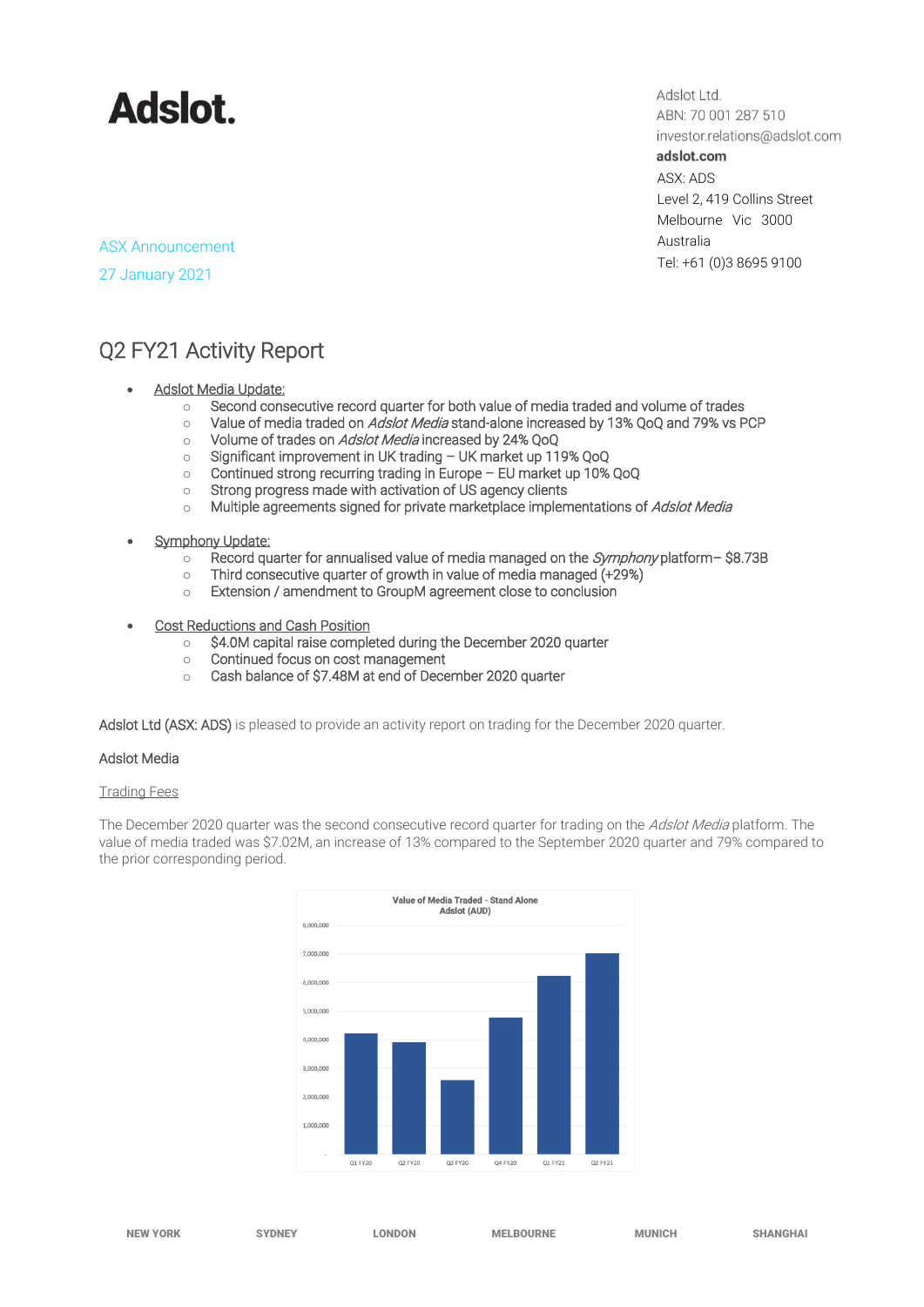## tolahA

The value of media traded in the UK market increased by 119% when compared to the prior quarter while the value of media traded in Europe increased by 10% when compared to the prior quarter. European (non UK) trading activity is primarily derived from integrated deployments of Adslot Media with the Company's Symphony platform and represents continuing validation of the Company's strategy to activate Adslot Media trading opportunities in deployed Symphony markets. Despite modest trading volumes in the United States for the December quarter, significant progress was made with activation planning for multiple US based agency holding companies. These activities included planning activities with over 20 agency account teams, training of agency staff and uploading of customer targeting data. [

#### Volume of Trades

The total number of trades from all advertisers across the December 2020 quarter was 578, representing a 24% increase QoQ. This represents a second consecutive record number of quarterly trades.



#### Agency (Buyer) Update

During the quarter, the Company saw:

- Recurring and consistent trading at high volumes from European agencies via the integrated deployments of Symphony and Adslot Media.
- A strong improvement in trading from UK-based clients across publishers in Europe and the United States
- The successful completion of initial pilot activity for an additional holding company in the UK;
- Continuing improvements to the US sales pipeline and activation planning including the onboarding of key audiences for prospective advertisers.
- Agreement signed with *Addressable Media*, an independent, US-based agency that connects leading brands with premium video inventory including connected TV (CTV)

The Company continues to progress on its core strategic objective of executing and activating Master Service Agreements (MSAs) with the six largest global media agency holding companies. In summary, the Company's status with these six holding companies is as follows:

- Formal MSAs in place with three of the six largest global media agency holding companies;
- An active interim trading agreement with a fourth holding company;
- Initial pilot activity successfully completed with a fifth holding company with commercial discussions now underway;
- Significant progress in discussions with the remaining sixth holding company during the December quarter.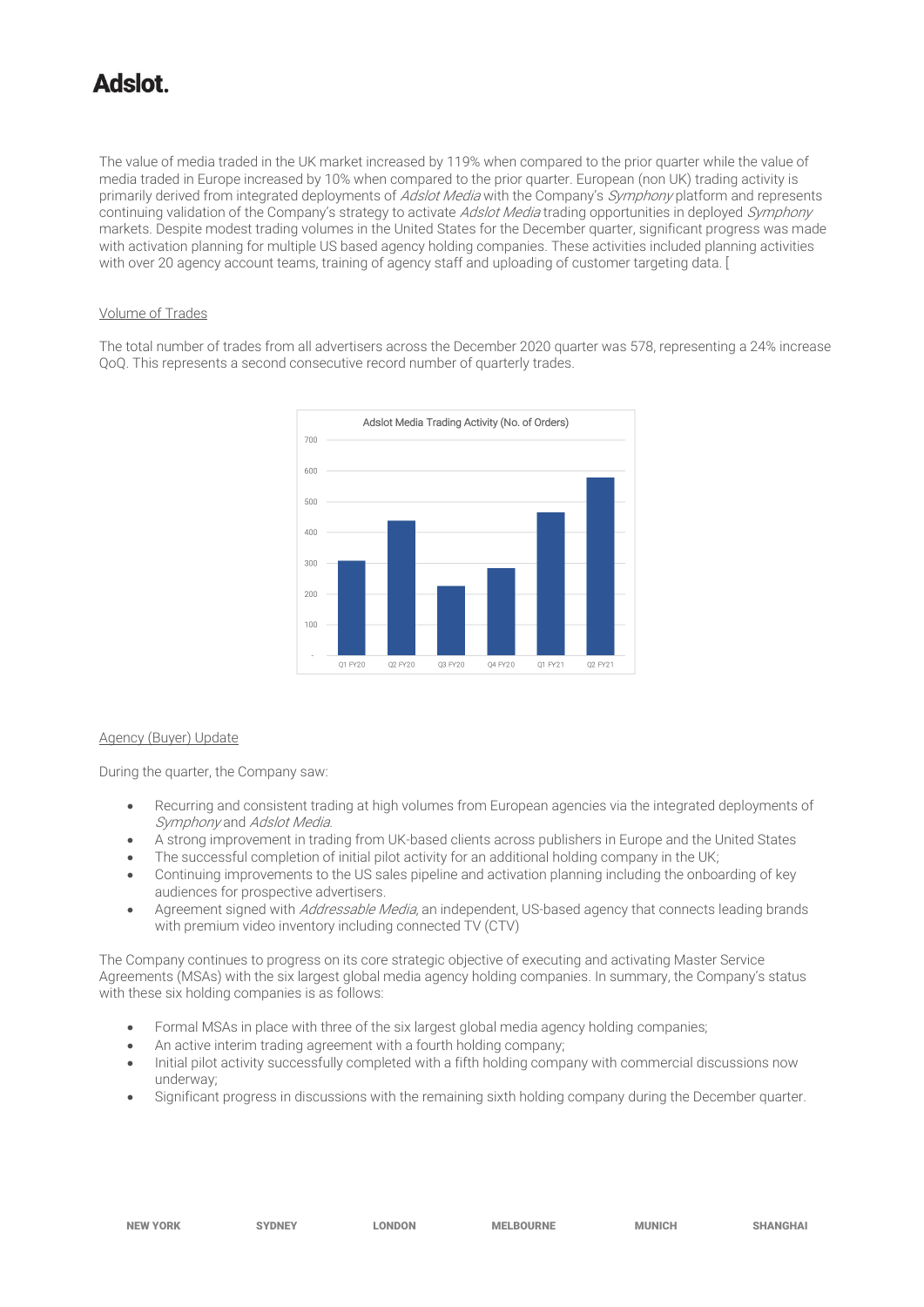# tolehA

#### Private Marketplace Agreements

Subsequent to the conclusion of the quarter, the Company announced two agreements for private (or custom) implementations of the Adslot Media marketplace. These private marketplaces allow partners to curate specific sources of inventory within a white labelled instance of the Adslot Media marketplace and offer this to specific buyers under terms set by the partner. In most cases the publishers whose inventory is presented within the private marketplace will also offer inventory for sale within the wider Adslot marketplace and the commercial model for the Company is consistent regardless of whether activity is traded via a private instance or the wider marketplace.

Private marketplace agreements signed since the conclusion of the December quarter were:

- FlowerShop. A pioneering developer of media marketplaces for the cannabis industry in the United States.
- Greenlight (UK). A private marketplace set up on behalf of one of Europe's largest consumer electrics retailers. This marketplace will be the exclusive direct sales platform for advertising on this retailers UK websites.

The Company sees significant opportunity for further private marketplace activations and discussions are underway with a number of parties in the US market regarding this.

#### Publisher (Seller) Update

During the December 2020 quarter, the Company continued to add additional premium publishers to the Adslot Media marketplace around the world. Prominent publishers added to the marketplace during the quarter included:

- $REA Group a global real-estate advertising company and publisher of realestate.com.au;$
- Glewed a leading video on demand (VOD) discovery, distribution and monetization management platform for original and professionally produced video content;
- Hello! Magazine a well-known UK publisher specializing in celebrity news and human-interest stories.
- Gallery Media a rapidly growing US based publisher of lifestyle and youth culture brands
- Car Expert Australia's only privately owned major automotive publisher
- The New Daily an independent Australian online newspaper

#### Outlook

The Company notes a number of factors that provide confidence to a positive outlook for trading activity in the March quarter and for the remainder of 2021:

- Increasingly strong engagement with the 6 largest agency holding companies
- Recurring scaled trading via the integrated Symphony Adslot solution in Europe with the prospect of extension to additional markets in 2021.
- Improving traction in the UK market
- Emergence of multiple opportunities for private (custom) implementations of the Adslot Media marketplace

Given the Company's strong contractual position on both the buy and sell side in key markets, the focus of the Company remains the activation and scaling of existing clients. To that end the Company notes the following progress made in the December 2020 quarter:

- Ongoing implementation and training with multiple account teams at US based agencies;
- Indications from agency clients regarding potential budgets and use cases for the Adslot Media platform in 2021;
- Successful completion of a technical pilot with an additional agency holding company in the UK;
- Continuing strong publisher engagement and activation in the US and UK markets

Based on the above, the Company anticipates that the coming quarters will see continued strong growth from currently contracted clients in the US and UK.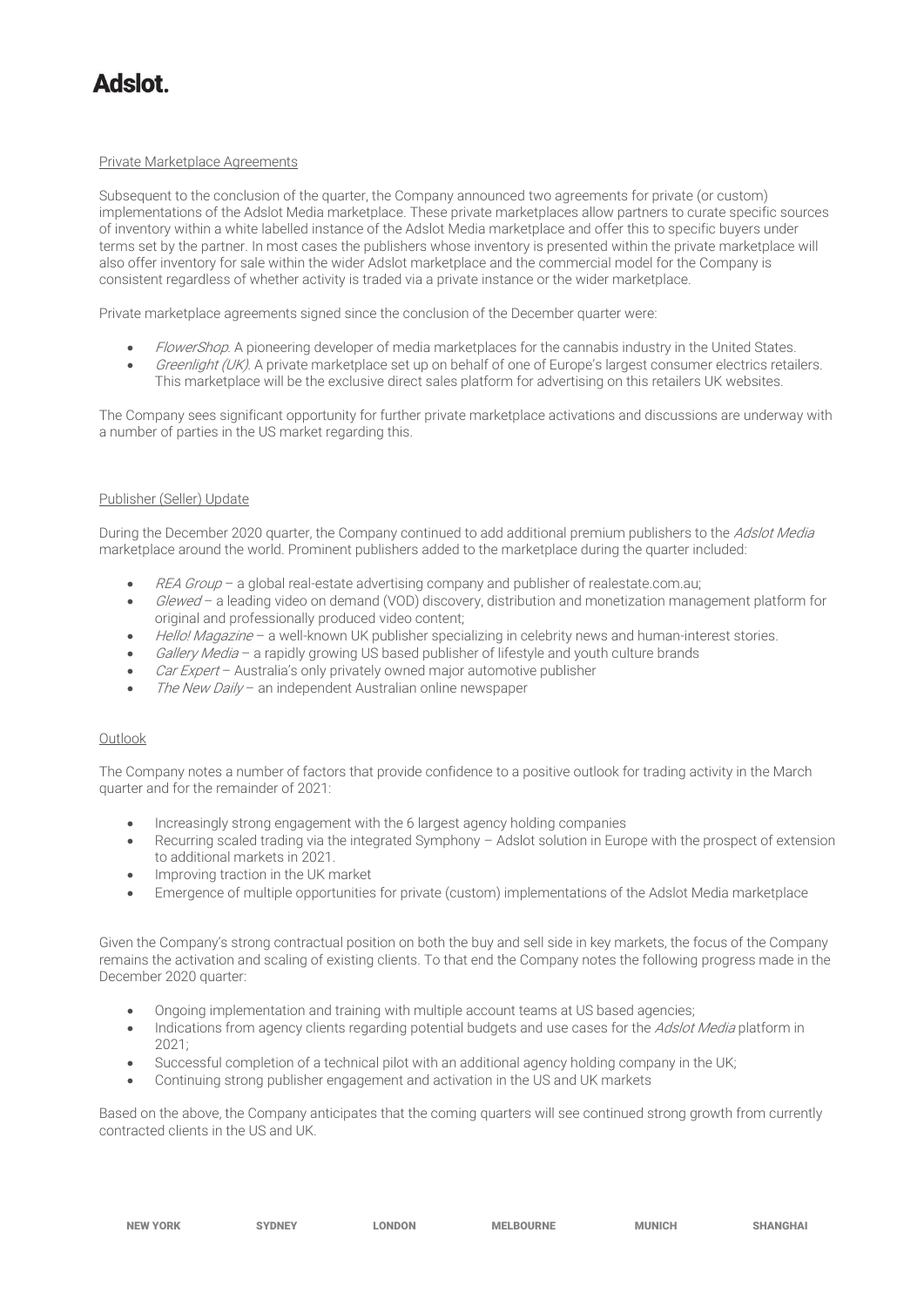## tolahA

#### Symphony Update

During the September quarter the Company saw strong growth in the annualised value of media managed by the Symphony platform. Total annualised media spend managed by Symphony for the December 2020 quarter was \$8.73 Billion, an increase of 29% when compared to the September 2020 quarter. This represented a record value of media managed and confirmed the recovery of many key markets from the impacts of the COVID-19 pandemic throughout the 2020 calendar year.



Note: Annualised Media Spend is calculated by multiplying the quarter's media spend by 4

The December 10, 2020 the Company announced that it was in negotiations with GroupM regarding mutually beneficial amendments to the terms of the multi-market Symphony license agreement first announced in August 2016. The Company disclosed that these terms are likely to include:

- A multi-year extension of the term of the agreement;
- An annualised reduction in development and resourcing fees payable to the Company of approximately \$500,000 per annum, not related to market deployments;
- A cap on monthly market tier-related license fees as at March 2020 levels for calendar 2020; and
- Market tiers and license fees to revert to uncapped levels on 1 January 2021, resulting in increased license fee in three active markets from 1 January 2021

The Company can confirm that discussions have progressed significantly and it is anticipated that an agreement consistent with the previously disclosed terms will be executed within the March 2021 quarter.

In addition, during the October 2020 quarter, the Company successfully deployed the Symphony platform for Omnicom Media Group (OMG) in the Netherlands. This represented the first deployment of Symphony for OMG and was also the first to utilise the integration between Symphony and the Marathon ERP solution.

#### Quarterly Cashflow Commentary

In the December 2020 quarter the Company successfully completed a two tranche \$4.0M capital raising from existing institutional investors, shareholders and directors of the Company. Tranche 1 (\$3.67M) was completed and funds received in the December quarter (\$3.46M after transaction costs). Tranche 2 (\$0.33M) to complete following the Annual General Meeting in January 2021.

Cash receipts from customers for the December 2020 quarter were \$3.35M, an increase of \$0.48M or 17% on the previous quarter's receipts of \$2.87M. It is noted that \$0.81M was collected from customers in the first two weeks of January 2021.

Net cash inflows from operating activities for the quarter were \$0.27M, a \$.0.23M increase on the previous quarter (September 2020: net \$0.04M).

| <b>NEW YORK</b> | <b>SYDNEY</b> | <b>LONDON</b>                                                                                                   | <b>MELBOURNE</b> | <b>MUNICH</b> | <b>SHANGHAI</b> |
|-----------------|---------------|-----------------------------------------------------------------------------------------------------------------|------------------|---------------|-----------------|
|                 |               | the contract of the contract of the contract of the contract of the contract of the contract of the contract of |                  |               |                 |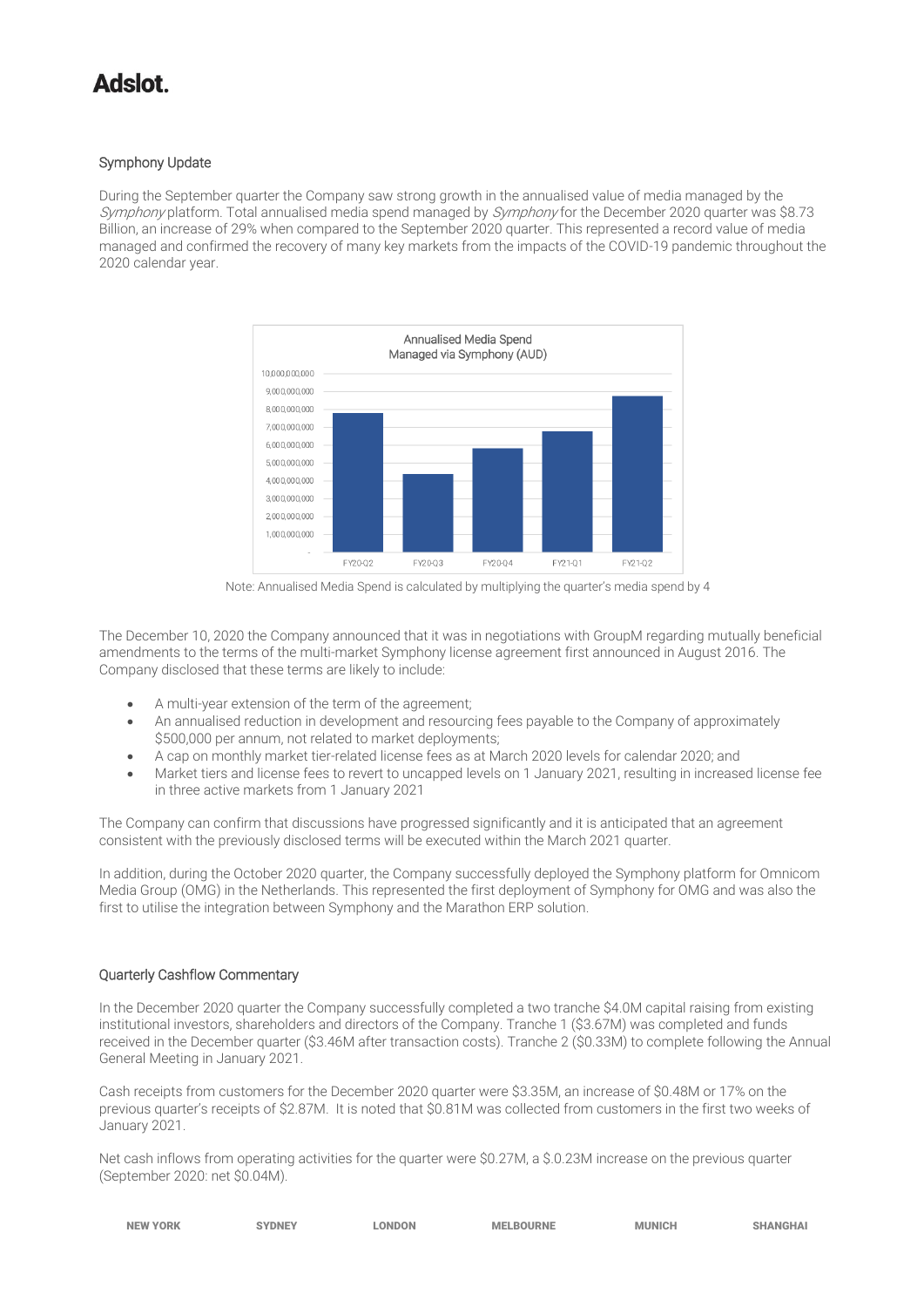### tolehA

In 2020 in response to the COVID-19 impact cost saving measures were implemented across the Company, including employee salary reductions in the June and September 2020 quarters, with director fees on hold from March to September 2020 inclusive.

In the December 2020 quarter, employees were returned to full salary and director fees recommenced, resulting in a 10% increase to total salary costs to \$2.68M (September 2020 quarter: \$2.43M). This represents a 20% decrease when compared to the December 2019 quarter (\$3.36M). Total salary costs include Staff Costs and Intellectual Property (capitalised development salaries).

Outgoing cash payments (excluding capital raise costs) during the quarter at \$4.48M were flat on the previous quarter (September 2020: \$4.40M). The operating cash outflow included related party costs of \$0.14M for directors' remuneration.

The Company received \$0.37M in Grant receipts in the December 2020 quarter made up of:

- \$0.32M JobKeeper payments,
- \$0.03M ATO Boost Payment and
- \$0.02M EMDG payment.

Cash at the end of the December 2020 quarter was \$7.48M.

Due to the impact of the COVID-19 pandemic on operations, the Company expects to receive the Job Keeper 2.0 allowance for 29 Australian employees in the March 2021 quarter.

The Company submitted the FY2020 R&D claim in the December 2020 quarter. A \$1.7M cash receipt from the R&D Rebate Scheme is expected to be received in the March 2021 quarter.

- END -

For further enquiries, please contact:

Ben Dixon<br>
Chief Executive Officer<br>
Chief Executive Officer<br>
Chief Financial Chief Executive Officer<br>
Adslot Limited<br>
Adslot Limited<br>
Adslot Limited Adslot Limited<br>
investor.relations@adslot.com<br>
investor.relatio

[investor.relations@adslot.com](mailto:info@adslot.com.au) investor.relations@adslot.com

#### About Adslot

Adslot's mission is to automate the trading of forward guaranteed display advertising, referred to as automated guaranteed. Our leading technology is a purpose built, global media trading platform. Adslot benefits a global community of media buyers and sellers, including media agencies, publishers and advertisers, by providing trading efficiencies and effectiveness made possible only via technology, and by doing so the basis on which the \$80B online display advertising industry will realise its full growth potential.

Adslot is a global organisation with operations in North America, Europe and Asia Pacific and is headquartered in Australia.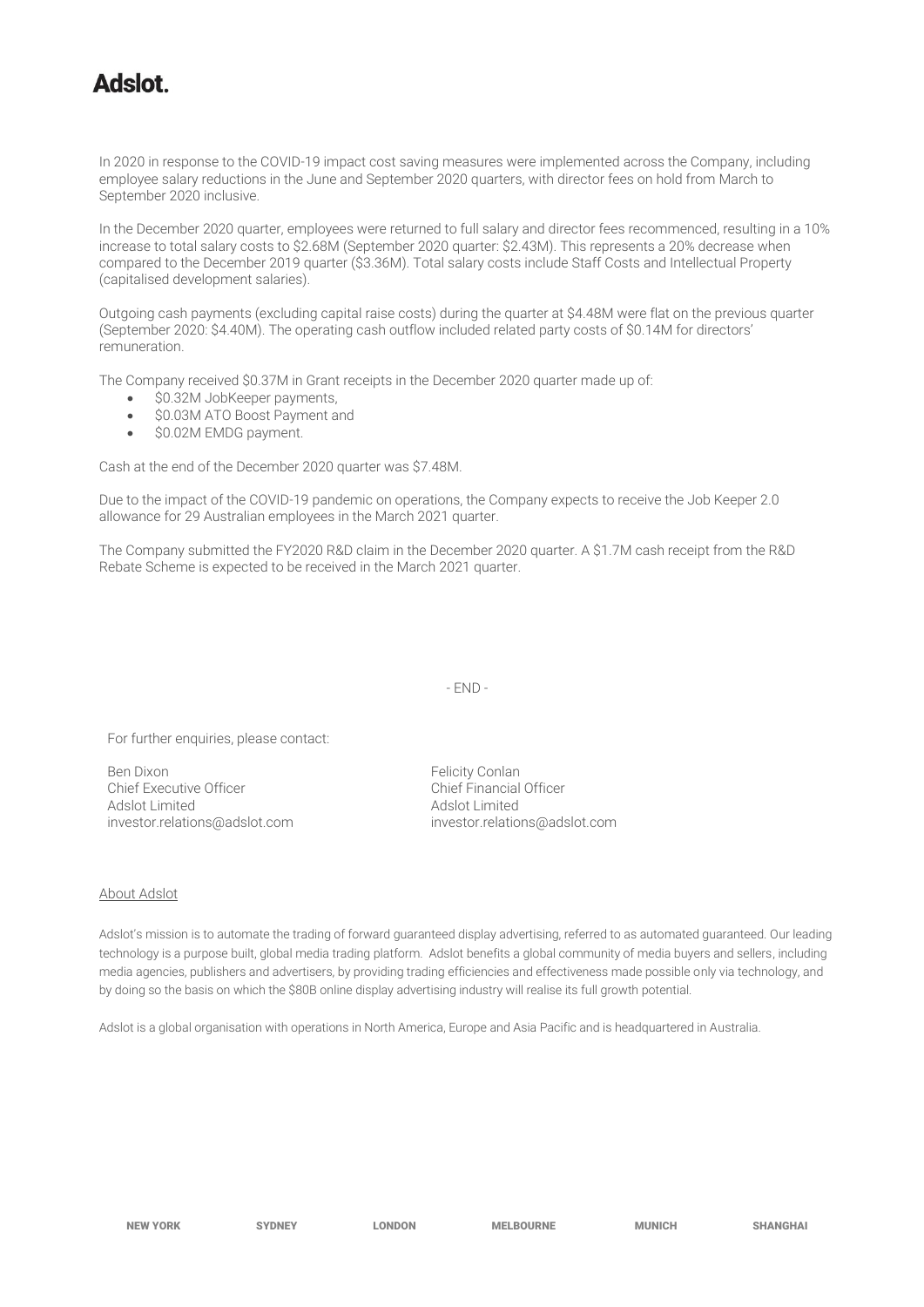## **tolahA**

-

#### Future performance

This Announcement contains certain references to forecasts, estimates, assumptions and other forward-looking statements and statements regarding the intent, belief or current expectations of The Company. The words "likely", "expect", "aim", "should", "could", "may", "anticipate", "predict", "believe", "plan" and other similar expressions are intended to identify forward-looking statements. Forwardlooking statements, opinions and estimates provided in this Announcement are based on assumptions and contingencies which are subject to change without notice, as are statements about market and industry trends, which are based on interpretations of current market conditions. Forward-looking statements are provided as a general guide only and should not be relied upon as an indication or guarantee of future performance. This Announcement contains such statements, which are subject to risk factors associated with an investment in The Company. The Company believes that these statements are reasonable, but they may be affected by a range of variables which could cause actual results or trends to differ materially. Forward-looking statements involve known and unknown risks, uncertainties and assumptions and other important factors that could cause actual results, performance or achievements of The Company to be materially different from future results, performances or achievements expressed or implied by such statements. Readers are cautioned not to place undue reliance on these forward-looking statements, which speak only as of the date of this Announcement.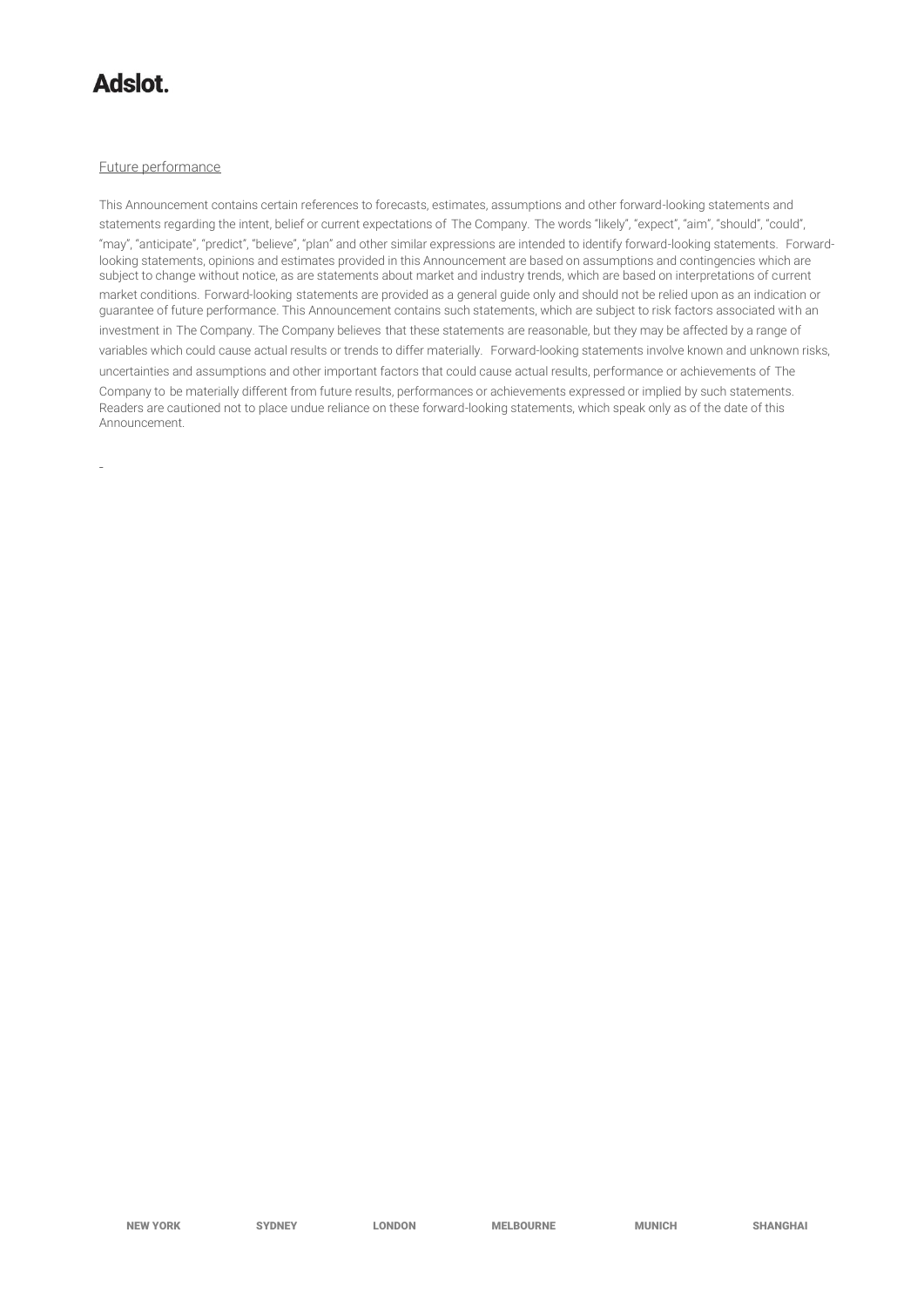### **Appendix 4C**

## **Quarterly cash flow report for entities subject to Listing Rule 4.7B**

| <b>Name of entity</b>                           |                  |  |  |
|-------------------------------------------------|------------------|--|--|
| ADSLOT LTD                                      |                  |  |  |
| <b>ABN</b><br>Quarter ended ("current quarter") |                  |  |  |
| 70 001 287 510                                  | 31 December 2020 |  |  |

|     | <b>Consolidated statement of cash flows</b>       | <b>Current quarter</b><br>\$A'000 | Year to date (6<br>months)<br>\$A'000 |
|-----|---------------------------------------------------|-----------------------------------|---------------------------------------|
| 1.  | Cash flows from operating activities              |                                   |                                       |
| 1.1 | Receipts from customers                           | 3,347                             | 6,216                                 |
| 1.2 | Payments for                                      |                                   |                                       |
|     | staff costs<br>(a)                                | (1,827)                           | (3, 410)                              |
|     | research and development<br>(b)                   |                                   |                                       |
|     | publishers<br>(c)                                 | (813)                             | (1, 974)                              |
|     | other cost of sales<br>(d)                        | (424)                             | (724)                                 |
|     | advertising and marketing<br>(e)                  | (18)                              | (19)                                  |
|     | other working capital/overheads<br>(f)            | (346)                             | (641)                                 |
| 1.3 | Dividends received (see note 3)                   |                                   |                                       |
| 1.4 | Interest received                                 | 5                                 | 10                                    |
| 1.5 | Interest and other costs of finance paid          | (18)                              | (51)                                  |
| 1.6 | Income taxes paid                                 |                                   |                                       |
| 1.7 | Government grants and tax incentives              | 368                               | 902                                   |
| 1.8 | Other (provide details if material)               |                                   |                                       |
| 1.9 | Net cash from / (used in) operating<br>activities | 274                               | 310                                   |

| 2.  |                             | Cash flows from investing activities |       |         |
|-----|-----------------------------|--------------------------------------|-------|---------|
| 2.1 | Payments to acquire or for: |                                      |       |         |
|     | (a)                         | entities                             |       |         |
|     | (b)                         | businesses                           |       |         |
|     | (C)                         | property, plant and equipment        |       |         |
|     | (d)                         | investments                          |       |         |
|     | (e)                         | intellectual property                | (853) | (1.696) |
|     | (f)                         | other non-current assets             |       |         |

ASX Listing Rules Appendix 4C (17/07/20) Page 1 + See chapter 19 of the ASX Listing Rules for defined terms.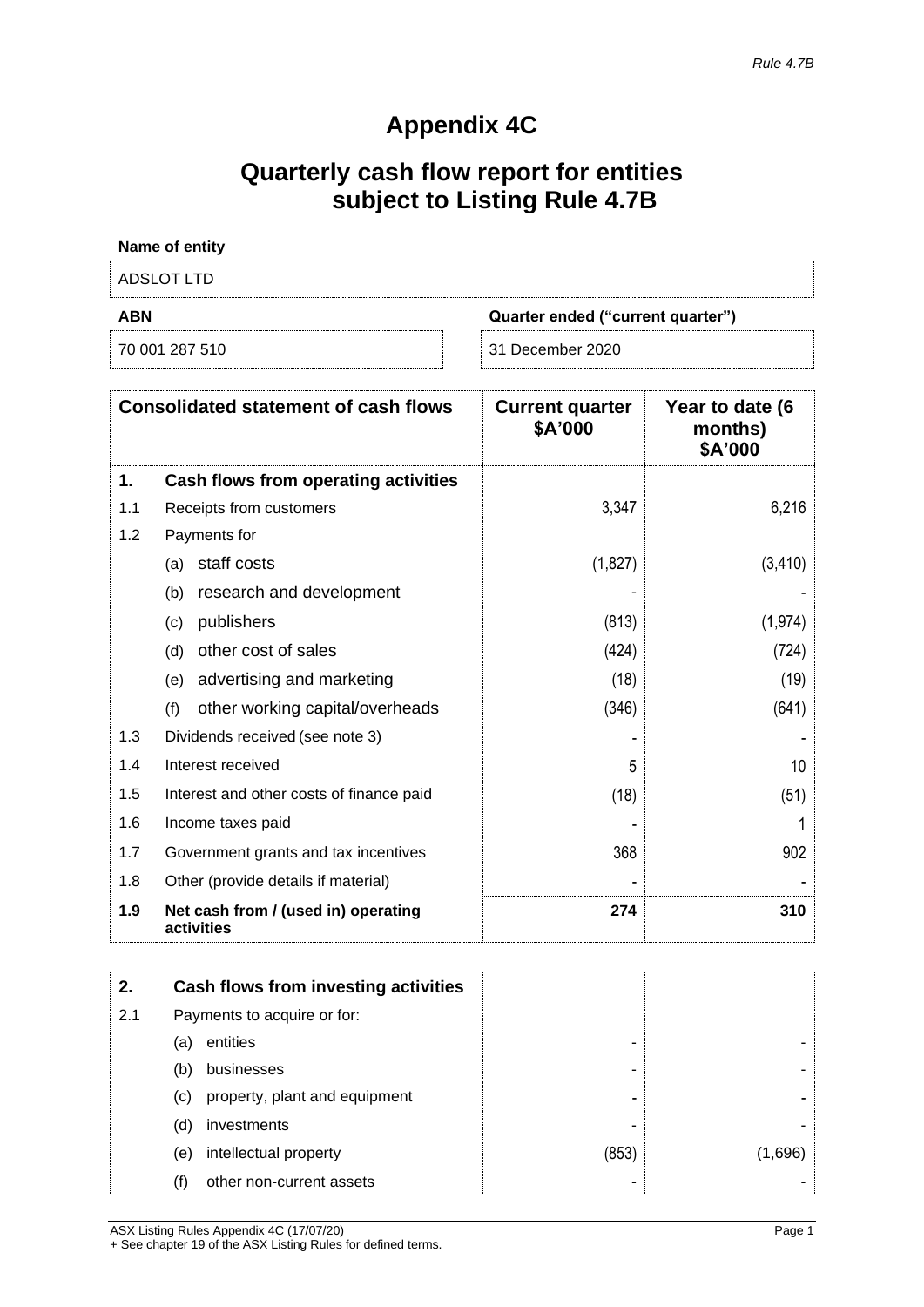|                  | <b>Consolidated statement of cash flows</b>       | <b>Current quarter</b><br>\$A'000 | Year to date (6<br>months)<br>\$A'000 |
|------------------|---------------------------------------------------|-----------------------------------|---------------------------------------|
| $2.2\phantom{0}$ | Proceeds from disposal of:                        |                                   |                                       |
|                  | entities<br>(a)                                   |                                   |                                       |
|                  | (b)<br>businesses                                 |                                   |                                       |
|                  | property, plant and equipment<br>(c)              |                                   |                                       |
|                  | (d)<br>investments                                |                                   |                                       |
|                  | intellectual property<br>(e)                      |                                   |                                       |
|                  | (f)<br>other non-current assets                   |                                   |                                       |
| 2.3              | Cash flows from loans to other entities           |                                   |                                       |
| 2.4              | Dividends received (see note 3)                   |                                   |                                       |
| 2.5              | Other (provide details if material)               |                                   |                                       |
| 2.6              | Net cash from / (used in) investing<br>activities | (853)                             | (1,696)                               |

| 3.   | Cash flows from financing activities                                                          |       |       |
|------|-----------------------------------------------------------------------------------------------|-------|-------|
| 3.1  | Proceeds from issues of equity securities<br>(excluding convertible debt securities)          | 3,674 | 3,674 |
| 3.2  | Proceeds from issue of convertible debt<br>securities                                         |       |       |
| 3.3  | Proceeds from exercise of options                                                             |       |       |
| 3.4  | Transaction costs related to issues of<br>equity securities or convertible debt<br>securities | (218) | (218) |
| 3.5  | Proceeds from borrowings                                                                      |       |       |
| 3.6  | Repayment of borrowings                                                                       |       |       |
| 3.7  | Transaction costs related to loans and<br>borrowings                                          |       |       |
| 3.8  | Dividends paid                                                                                |       |       |
| 3.9  | Other (Leased assets)                                                                         | (180) | (365) |
| 3.10 | Net cash from / (used in) financing<br>activities                                             | 3,276 | 3,091 |

|     | Net increase / (decrease) in cash and<br>cash equivalents for the period |       |       |
|-----|--------------------------------------------------------------------------|-------|-------|
| 4.1 | Cash and cash equivalents at beginning of<br>period                      | 5,041 | 6,160 |
| 4.2 | Net cash from / (used in) operating<br>activities (item 1.9 above)       | 274   | 310   |
| 4.3 | Net cash from / (used in) investing activities<br>(item 2.6 above)       | (853) | ,696` |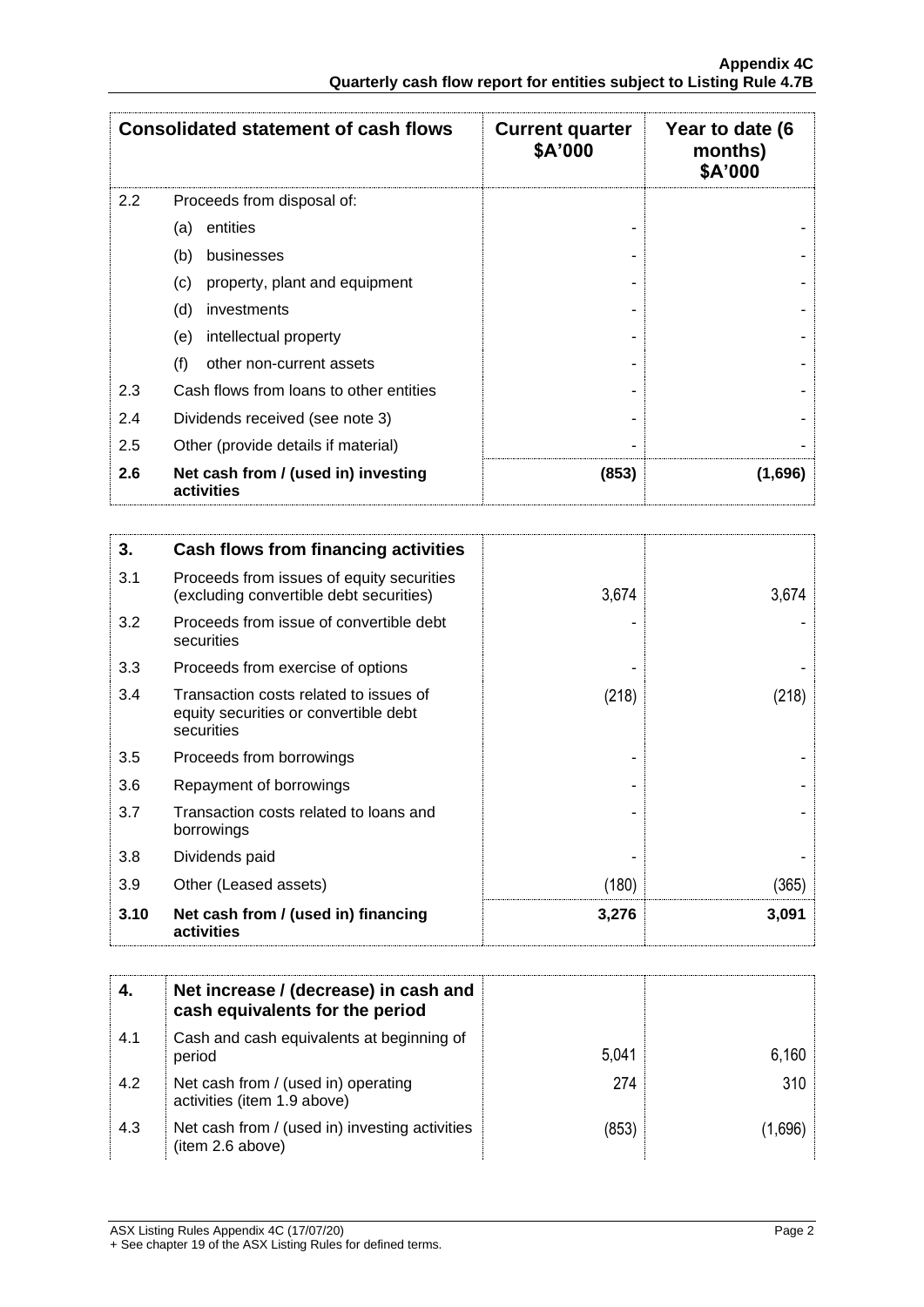|     | <b>Consolidated statement of cash flows</b>                        | <b>Current quarter</b><br>\$A'000 | Year to date (6<br>months)<br>\$A'000 |
|-----|--------------------------------------------------------------------|-----------------------------------|---------------------------------------|
| 4.4 | Net cash from / (used in) financing activities<br>item 3.10 above) | 3.276                             | 3,091                                 |
| 4.5 | Effect of movement in exchange rates on<br>cash held               | (263)                             | (390)                                 |
| 4.6 | Cash and cash equivalents at end of<br>period                      | 7,475                             | 7.475                                 |

| 5.  | Reconciliation of cash and cash<br>equivalents<br>at the end of the quarter (as shown in the<br>consolidated statement of cash flows) to the<br>related items in the accounts | <b>Current quarter</b><br>\$A'000 | <b>Previous quarter</b><br>\$A'000 |
|-----|-------------------------------------------------------------------------------------------------------------------------------------------------------------------------------|-----------------------------------|------------------------------------|
| 5.1 | <b>Bank balances</b>                                                                                                                                                          | 6,951                             | 4,515                              |
| 5.2 | Call deposits                                                                                                                                                                 | 524                               | 526                                |
| 5.3 | Bank overdrafts                                                                                                                                                               |                                   |                                    |
| 5.4 | Other (provide details)                                                                                                                                                       |                                   |                                    |
| 5.5 | Cash and cash equivalents at end of<br>quarter (should equal item 4.6 above)                                                                                                  | 7,475                             | 5.041                              |

| 6.  | Payments to related parties of the entity and their<br>associates                                                                                           | <b>Current quarter</b><br><b>\$A'000</b> |  |
|-----|-------------------------------------------------------------------------------------------------------------------------------------------------------------|------------------------------------------|--|
| 6.1 | Aggregate amount of payments to related parties and their<br>associates included in item 1                                                                  | 138                                      |  |
| 6.2 | Aggregate amount of payments to related parties and their<br>associates included in item 2                                                                  |                                          |  |
|     | Note: if any amounts are shown in items 6.1 or 6.2, your quarterly activity report must include a description of, and an<br>explanation for, such payments. |                                          |  |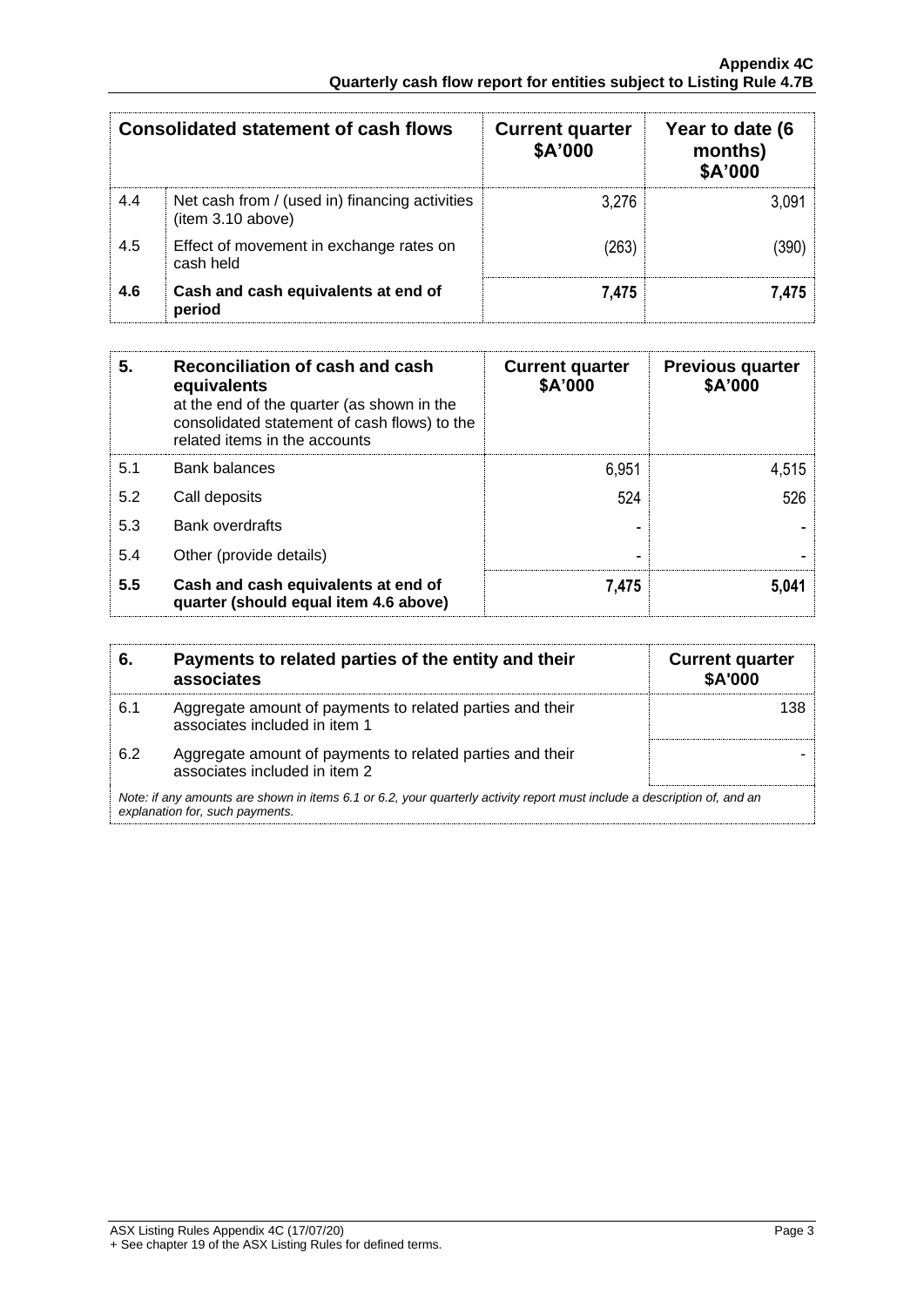| 7.                                                                                                                                                                                                                                                                                                                                                                                                                                                                                                                                                   | <b>Financing facilities</b><br>Note: the term "facility' includes all forms of financing<br>arrangements available to the entity.<br>Add notes as necessary for an understanding of the<br>sources of finance available to the entity.                                                                                                               | <b>Total facility</b><br>amount at quarter<br>end<br>\$A'000 | Amount drawn at<br>quarter end<br>\$A'000 |
|------------------------------------------------------------------------------------------------------------------------------------------------------------------------------------------------------------------------------------------------------------------------------------------------------------------------------------------------------------------------------------------------------------------------------------------------------------------------------------------------------------------------------------------------------|------------------------------------------------------------------------------------------------------------------------------------------------------------------------------------------------------------------------------------------------------------------------------------------------------------------------------------------------------|--------------------------------------------------------------|-------------------------------------------|
| 7.1                                                                                                                                                                                                                                                                                                                                                                                                                                                                                                                                                  | Loan facilities (i)                                                                                                                                                                                                                                                                                                                                  | 167                                                          | 167                                       |
| 7.2                                                                                                                                                                                                                                                                                                                                                                                                                                                                                                                                                  | Credit standby arrangements                                                                                                                                                                                                                                                                                                                          | ۰                                                            |                                           |
| 7.3                                                                                                                                                                                                                                                                                                                                                                                                                                                                                                                                                  | Other (please specify)                                                                                                                                                                                                                                                                                                                               |                                                              |                                           |
| 7.4                                                                                                                                                                                                                                                                                                                                                                                                                                                                                                                                                  | <b>Total financing facilities</b>                                                                                                                                                                                                                                                                                                                    | 167                                                          | 167                                       |
| 7.5                                                                                                                                                                                                                                                                                                                                                                                                                                                                                                                                                  | Unused financing facilities available at quarter end                                                                                                                                                                                                                                                                                                 |                                                              |                                           |
| 7.6                                                                                                                                                                                                                                                                                                                                                                                                                                                                                                                                                  | Include in the box below a description of each facility above, including the lender, interest<br>rate, maturity date and whether it is secured or unsecured. If any additional financing<br>facilities have been entered into or are proposed to be entered into after quarter end,<br>include a note providing details of those facilities as well. |                                                              |                                           |
| (i) In May, the Group's US subsidiary Adslot Inc applied for and received a Paycheck<br>Protection Program loan through HSBC USA. It is a no fees loan provided by the US<br>Federal Government for businesses impacted by Covid-19. The loan is for a two-year<br>period, at 1.00% fixed interest rate and the loan payments deferred for the first six months.<br>No collateral or guarantees were required. The Group has submitted an application for full<br>forgiveness of the loan amount as the loan was utilised for allowable expenditure. |                                                                                                                                                                                                                                                                                                                                                      |                                                              |                                           |

| 8.  | Estimated cash available for future operating activities                                                                                                                                                                        | \$A'000 |
|-----|---------------------------------------------------------------------------------------------------------------------------------------------------------------------------------------------------------------------------------|---------|
| 8.1 | Net cash from / (used in) operating activities (item 1.9)                                                                                                                                                                       | 274     |
| 8.2 | Cash and cash equivalents at quarter end (item 4.6)                                                                                                                                                                             | 7,475   |
| 8.3 | Unused finance facilities available at quarter end (item 7.5)                                                                                                                                                                   |         |
| 8.4 | Total available funding (item $8.2 +$ item $8.3$ )                                                                                                                                                                              | 7,475   |
| 8.5 | Estimated quarters of funding available (item 8.4 divided by<br>item 8.1)                                                                                                                                                       | N/A     |
|     | Note: if the entity has reported positive net operating cash flows in item 1.9, answer item 8.5 as "N/A". Otherwise, a<br>figure for the estimated quarters of funding available must be included in item 8.5.                  |         |
| 8.6 | If item 8.5 is less than 2 quarters, please provide answers to the following questions:                                                                                                                                         |         |
|     | 8.6.1<br>Does the entity expect that it will continue to have the current level of net operating<br>cash flows for the time being and, if not, why not?                                                                         |         |
|     | Answer:                                                                                                                                                                                                                         |         |
|     | 8.6.2<br>Has the entity taken any steps, or does it propose to take any steps, to raise further<br>cash to fund its operations and, if so, what are those steps and how likely does it<br>believe that they will be successful? |         |
|     | Answer:                                                                                                                                                                                                                         |         |
|     | 8.6.3<br>Does the entity expect to be able to continue its operations and to meet its business<br>objectives and, if so, on what basis?                                                                                         |         |
|     | Answer:                                                                                                                                                                                                                         |         |

*Note: where item 8.5 is less than 2 quarters, all of questions 8.6.1, 8.6.2 and 8.6.3 above must be answered.*